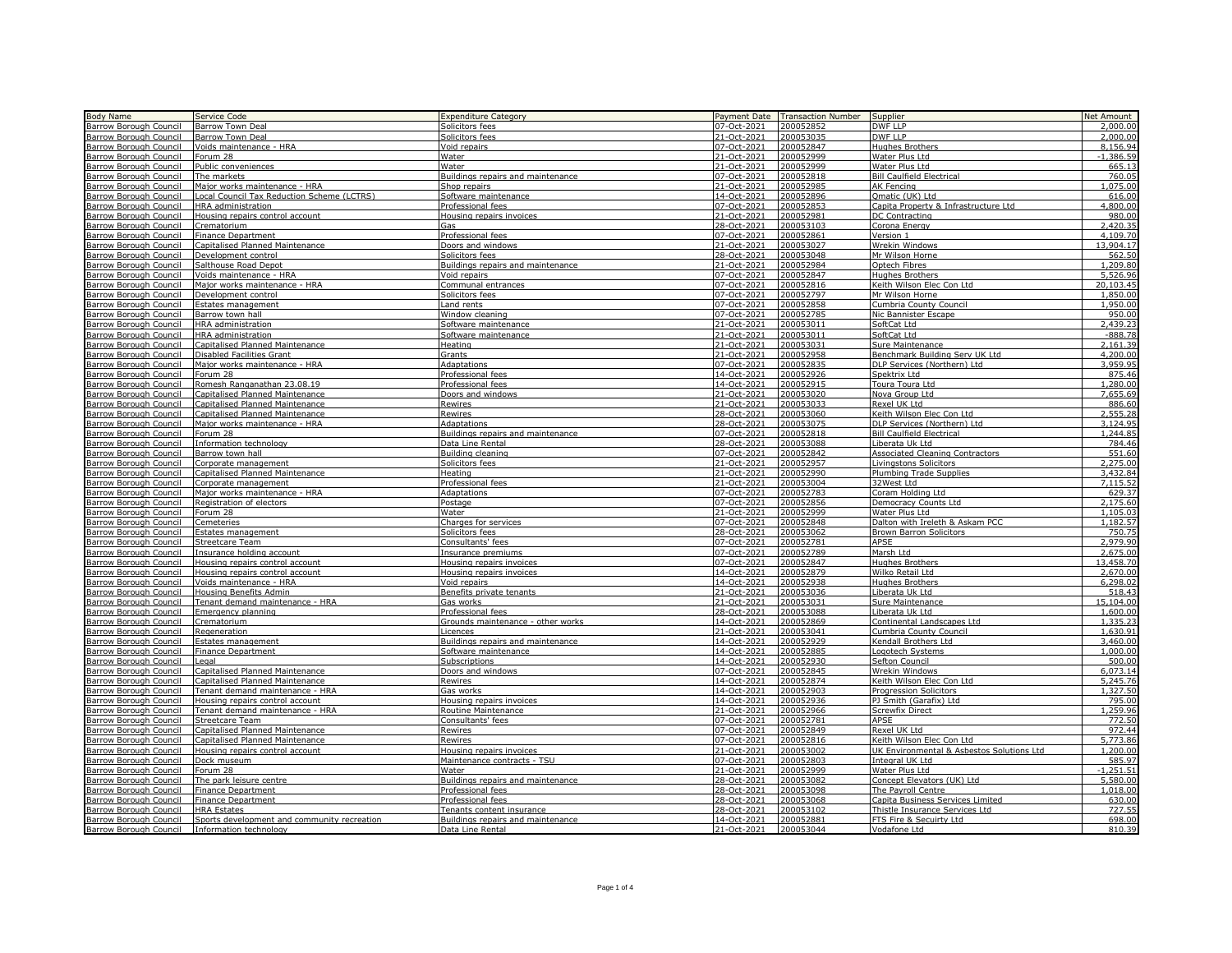| <b>Body Name</b>                                                              | Service Code                                | <b>Expenditure Category</b>       |                   | Payment Date Transaction Number | Supplier                                         | Net Amount |
|-------------------------------------------------------------------------------|---------------------------------------------|-----------------------------------|-------------------|---------------------------------|--------------------------------------------------|------------|
| <b>Barrow Borough Council</b>                                                 | Forum catering                              |                                   | 21-Oct-2021       | 200052974                       | Elior UK Ltd                                     | 840.64     |
|                                                                               |                                             | Catering contract - Forum         |                   |                                 |                                                  |            |
| <b>Barrow Borough Council</b>                                                 | Suspense accounts                           | Income suspense account           | 21-Oct-2021       | 200053022                       | Morgan Sindall Construction & Infrastructure Ltd | 9,246.58   |
| Barrow Borough Council                                                        | Cyclical maintenance - HRA                  | Painting                          | 07-Oct-2021       | 200052817                       | George Jones & Son (Contractors) Ltd             | 659.36     |
| Barrow Borough Council                                                        | Telephones Holding A/C                      | Telephone charges paid            | 28-Oct-2021       | 200053088                       | Liberata Uk Ltd                                  | 795.30     |
| Barrow Borough Council                                                        | Craven house                                | Building cleaning                 | 07-Oct-2021       | 200052842                       | <b>Associated Cleaning Contractors</b>           | 595.26     |
| Barrow Borough Council                                                        | <b>HRA Estates</b>                          | Building cleaning                 | 07-Oct-2021       | 200052842                       | <b>Associated Cleaning Contractors</b>           | 733.17     |
| Barrow Borough Council                                                        | <b>Disabled Facilities Grant</b>            | Grants                            | 14-Oct-2021       | 200052937                       | Dolphin Stairlifts Cumbria                       | 1,970.00   |
|                                                                               |                                             |                                   |                   |                                 |                                                  |            |
| Barrow Borough Council                                                        | Scouting for Girls 01.10.2                  | <b>Admissions</b>                 | 14-Oct-2021       | 200052918                       | Crosstown Concerts Ltd                           | 9,425.00   |
| Barrow Borough Council                                                        | Voids maintenance - HRA                     | Void repairs                      | 14-Oct-2021       | 200052938                       | <b>Hughes Brothers</b>                           | 1,915.21   |
| Barrow Borough Council                                                        | Cemeteries                                  | Grounds maintenance - other works | 14-Oct-2021       | 200052869                       | Continental Landscapes Ltd                       | 2,056.22   |
| Barrow Borough Council                                                        | Work in default                             | WID works                         | 14-Oct-2021       | 200052908                       | Barrow Scrap Metal Ltd                           | 600.00     |
| Barrow Borough Council                                                        | Housing Benefits Admin                      | Software maintenance              | 14-Oct-2021       | 200052896                       | Qmatic (UK) Ltd                                  | 616.00     |
| Barrow Borough Council                                                        | Housing repairs control account             | Housing repairs invoices          | 21-Oct-2021       | 200052982                       | Howdens Joinery Ltd                              | 1,430.51   |
|                                                                               |                                             |                                   |                   |                                 |                                                  |            |
| Barrow Borough Council                                                        | <b>SHINE Live Comedy</b>                    | <b>Admissions</b>                 | 21-Oct-2021       | 200053021                       | Yvonne Patterson                                 | 754.00     |
| Barrow Borough Council                                                        | Registration of electors                    | Consultants' fees                 | 07-Oct-2021       | 200052802                       | Civica Election Services Ltd                     | 2,707.30   |
| Barrow Borough Council                                                        | Dock museum                                 | Maintenance contracts - TSU       | 07-Oct-2021       | 200052803                       | Integral UK Ltd                                  | 585.97     |
| <b>Barrow Borough Council</b>                                                 | Information technology                      | Data Line Rental                  | 28-Oct-2021       | 200053088                       | Liberata Uk Ltd                                  | 784.46     |
| Barrow Borough Council                                                        | Capitalised Planned Maintenance             | Doors and windows                 | 21-Oct-2021       | 200053027                       | Wrekin Windows                                   | 9,662.79   |
| <b>Barrow Borough Council</b>                                                 | <b>Disabled Facilities Grant</b>            | Grants                            | 21-Oct-2021       | 200053038                       | Airey Property Developments & Adaptations        | 5,420.00   |
| Barrow Borough Council                                                        | Voids maintenance - HRA                     | Void repairs                      | 07-Oct-2021       | 200052847                       | <b>Hughes Brothers</b>                           | 2.030.93   |
|                                                                               |                                             |                                   |                   |                                 |                                                  |            |
| <b>Barrow Borough Council</b>                                                 | Local Council Tax Reduction Scheme (LCTRS)  | <b>LCTRS Admin</b>                | 14-Oct-2021       | 200052945                       | Liberata Uk Ltd                                  | 9,095.54   |
| Barrow Borough Council                                                        | Capitalised Planned Maintenance             | Rewires                           | 07-Oct-2021       | 200052849                       | Rexel UK Ltd                                     | 1,126.27   |
| Barrow Borough Council                                                        | Capitalised Planned Maintenance             | Doors and windows                 | 07-Oct-2021       | 200052845                       | Wrekin Windows                                   | 24,951.75  |
| <b>Barrow Borough Council</b>                                                 | <b>Capitalised Planned Maintenance</b>      | Doors and windows                 | 21-Oct-2021       | 200053027                       | Wrekin Windows                                   | 710.85     |
| Barrow Borough Council                                                        | Capitalised Planned Maintenance             | Rewires                           | $07 - Oct - 2021$ | 200052816                       | Keith Wilson Elec Con Ltd                        | 5,483.70   |
| Barrow Borough Council                                                        | Major works maintenance - HRA               | Repointing Walney                 | 07-Oct-2021       | 200052835                       | DLP Services (Northern) Ltd                      | 16.343.3   |
|                                                                               |                                             |                                   |                   |                                 |                                                  | 1,538.00   |
| Barrow Borough Council                                                        | Forum 28                                    | Printing and stationery           | 21-Oct-2021       | 200053032                       | Secure Media                                     |            |
| Barrow Borough Council                                                        | Housing Benefits Admin                      | Benefits private tenants          | 14-Oct-2021       | 200052945                       | Liberata Uk Ltd                                  | 7,522.64   |
| Barrow Borough Council                                                        | Legal                                       | Subscriptions                     | 07-Oct-2021       | 200052855                       | <b>Thomson Reuters</b>                           | 3,264.00   |
| Barrow Borough Council                                                        | Forum 28                                    | Maintenance contracts - TSU       | 14-Oct-2021       | 200052894                       | Furness Fluid Power Ltd                          | 640.00     |
| Barrow Borough Council                                                        | Voids maintenance - HRA                     | Void repairs                      | 28-Oct-2021       | 200053084                       | <b>Hughes Brothers</b>                           | 3,304.78   |
| Barrow Borough Council                                                        | Tenant demand maintenance - HRA             | Routine Maintenance               | 14-Oct-2021       | 200052943                       | EPIX Systems Ltd                                 | 1,980.00   |
|                                                                               |                                             |                                   |                   |                                 |                                                  |            |
| Barrow Borough Council                                                        | Heritage Action Zone                        | Landscaping                       | 21-Oct-2021       | 200053018                       | Xanthe Quayle Landscape Architects Ltd           | 8,583.3    |
| Barrow Borough Council                                                        | <b>Capitalised Planned Maintenance</b>      | Doors and windows                 | 07-Oct-2021       | 200052784                       | Richmond Joiners & Builders Ltd                  | 12,192.43  |
| Barrow Borough Council                                                        | Heritage Action Zone                        | HAZ Feasibility Studies           | 07-Oct-2021       | 200052798                       | Crosby Granger Architects                        | 3,482.00   |
| Barrow Borough Council                                                        | Cyclical maintenance - HRA                  | Painting                          | 14-Oct-2021       | 200052875                       | George Jones & Son (Contractors) Ltd             | 2,886.50   |
| Barrow Borough Council                                                        | Finance Department                          | Agency staff                      | 14-Oct-2021       | 200052909                       | Penna Plc                                        | 10,736.00  |
| Barrow Borough Council                                                        | Capitalised Planned Maintenance             | Doors and windows                 | 07-Oct-2021       | 200052784                       | Richmond Joiners & Builders Ltd                  | 1,249.28   |
|                                                                               |                                             |                                   |                   |                                 |                                                  |            |
| Barrow Borough Council                                                        | Disabled Facilities Grant                   | Grants                            | 07-Oct-2021       | 200052844                       | Dolphin Stairlifts Cumbria                       | 4,095.00   |
| <b>Barrow Borough Council</b>                                                 | Housing repairs control account             | Housing repairs invoices          | 07-Oct-2021       | 200052844                       | Dolphin Stairlifts Cumbria                       | 1,895.00   |
| Barrow Borough Council                                                        | Housing repairs control account             | Housing repairs invoices          | 21-Oct-2021       | 200052982                       | Howdens Joinery Ltd                              | 1,196.03   |
| <b>Barrow Borough Council</b>                                                 | Tenant demand maintenance - HRA             | Central overheads                 | 14-Oct-2021       | 200052938                       | <b>Hughes Brothers</b>                           | 28,550.68  |
| Barrow Borough Council                                                        | Cemeteries                                  | Grounds maintenance - other works | 07-Oct-2021       | 200052780                       | Greaves Tree Services Ltd                        | 9,280.00   |
| <b>Barrow Borough Council</b>                                                 | <b>Capitalised Planned Maintenance</b>      | Roofs                             | 21-Oct-2021       | 200052961                       | DLP Services (Northern) Ltd                      | 2,938.50   |
|                                                                               |                                             |                                   |                   |                                 |                                                  |            |
| Barrow Borough Council                                                        | Disabled Facilities Grant                   | Grants                            | 07-Oct-2021       | 200052827                       | TK Access Solutions Ltd                          | 3,870.00   |
| Barrow Borough Council                                                        | Housing repairs control account             | Housing repairs invoices          | 14-Oct-2021       | 200052938                       | <b>Hughes Brothers</b>                           | 30,473.47  |
| Barrow Borough Council                                                        | The park leisure centre                     | Leisure Contract                  | 21-Oct-2021       | 200053024                       | <b>Barrow Forward Ltd</b>                        | 2,000.00   |
| Barrow Borough Council                                                        | Housing repairs control account             | Housing repairs invoices          | 21-Oct-2021       | 200052982                       | Howdens Joinery Ltd                              | 981.19     |
| Barrow Borough Council                                                        | Major works maintenance - HRA               | <b>Adaptations</b>                | 21-Oct-2021       | 200053001                       | Coram Holding Ltd                                | 645.14     |
|                                                                               | Cost of collection                          | Council tax collection            | 14-Oct-2021       | 200052945                       | Liberata Uk Ltd                                  | 9,095.54   |
| Barrow Borough Council                                                        |                                             |                                   |                   |                                 |                                                  | 575.00     |
| Barrow Borough Council                                                        | Estates management                          | Buildings repairs and maintenance | 21-Oct-2021       | 200053012                       | DS Site Services Ltd                             |            |
| <b>Barrow Borough Council</b>                                                 | <b>HRA Estates</b>                          | Tenants content insurance         | 07-Oct-2021       | 200052788                       | Thistle Insurance Services Ltd                   | 714.99     |
| Barrow Borough Council                                                        | Cyclical maintenance - HRA                  | Electrical testing                | 21-Oct-2021       | 200052991                       | Keith Wilson Elec Con Ltd                        | .320.66    |
| Barrow Borough Council                                                        | Major works maintenance - HRA               | <b>Adaptations</b>                | $07 - Oct - 2021$ | 200052783                       | Coram Holding Ltd                                | 530.72     |
| Barrow Borough Council                                                        | Scouting for Girls                          | Professional fees                 | 14-Oct-2021       | 200052912                       | Sidonie Hand-Halford                             | 509.22     |
| Barrow Borough Council                                                        | Housing repairs control account             | Housing repairs invoices          | 21-Oct-2021       | 200052982                       | Howdens Joinery Ltd                              | 1,262.74   |
| Barrow Borough Council                                                        | Housing repairs control account             | Housing repairs invoices          | 21-Oct-2021       | 200052982                       | Howdens Joinery Ltd                              | 1,760.47   |
|                                                                               |                                             |                                   |                   |                                 |                                                  |            |
| Barrow Borough Council                                                        | Housing repairs control account             | Housing repairs invoices          | 28-Oct-2021       | 200053052                       | Howdens Joinery Ltd                              | 1,177.36   |
| Barrow Borough Council                                                        | Forum 28                                    | Buildings repairs and maintenance | 14-Oct-2021       | 200052923                       | HY5 Commercial Cleaning Ltd                      | 700.00     |
| Barrow Borough Council                                                        | Barrow town hall                            | Maintenance contracts - TSU       | 07-Oct-2021       | 200052803                       | Integral UK Ltd                                  | 572.86     |
| Barrow Borough Council                                                        | Major works maintenance - HRA               | Adaptations                       | 07-Oct-2021       | 200052835                       | DLP Services (Northern) Ltd                      | 2,622.15   |
| Barrow Borough Council                                                        | Heritage Action Zone                        | Community engagement              | 07-Oct-2021       | 200052800                       | David Lamb                                       | 590.00     |
| Barrow Borough Council                                                        | Crematorium                                 | Maintenance contracts - venue     | 21-Oct-2021       | 200052967                       | PJ Combustions Solutions Ltd                     | 1,482.00   |
|                                                                               |                                             |                                   |                   |                                 |                                                  |            |
| <b>Barrow Borough Council</b>                                                 | Tenant demand maintenance - HRA             | Gas works                         | 14-Oct-2021       | 200052939                       | Sure Maintenance                                 | 2,523.06   |
| Barrow Borough Council                                                        | Tenant demand maintenance - HRA             | Consultancy fees                  | 14-Oct-2021       | 200052891                       | APSE                                             | 1,323.00   |
| <b>Barrow Borough Council</b>                                                 | Sports development and community recreation | Grass pitches                     | 07-Oct-2021       | 200052862                       | Life Leisure                                     | 7,402.80   |
| <b>Barrow Borough Council</b>                                                 | <b>Streetcare Team</b>                      | Consultants' fees                 | 14-Oct-2021       | 200052891                       | APSE                                             | 3,400.00   |
| Barrow Borough Council                                                        | <b>HRA Estates</b>                          | Professional fees                 | 21-Oct-2021       | 200052997                       | Capsticks Solicitors LLP                         | 853.00     |
| <b>Barrow Borough Council</b>                                                 | Housing repairs control account             | Housing repairs invoices          | 21-Oct-2021       | 200052982                       | Howdens Joinery Ltd                              | 1,334.69   |
|                                                                               |                                             |                                   |                   |                                 |                                                  |            |
| Barrow Borough Council                                                        | Forum 28                                    | Water                             | 21-Oct-2021       | 200052999                       | Water Plus Ltd                                   | 1,116.78   |
| Barrow Borough Council Forum 28<br>Barrow Borough Council Development control |                                             | Maintenance contracts - TSU       | 07-Oct-2021       | 200052803                       | Integral UK Ltd                                  | 1,104.26   |
|                                                                               |                                             | Planning applications fees        | 07-Oct-2021       | 200052778                       | PortalPlanOuest Ltd                              | 13.088.00  |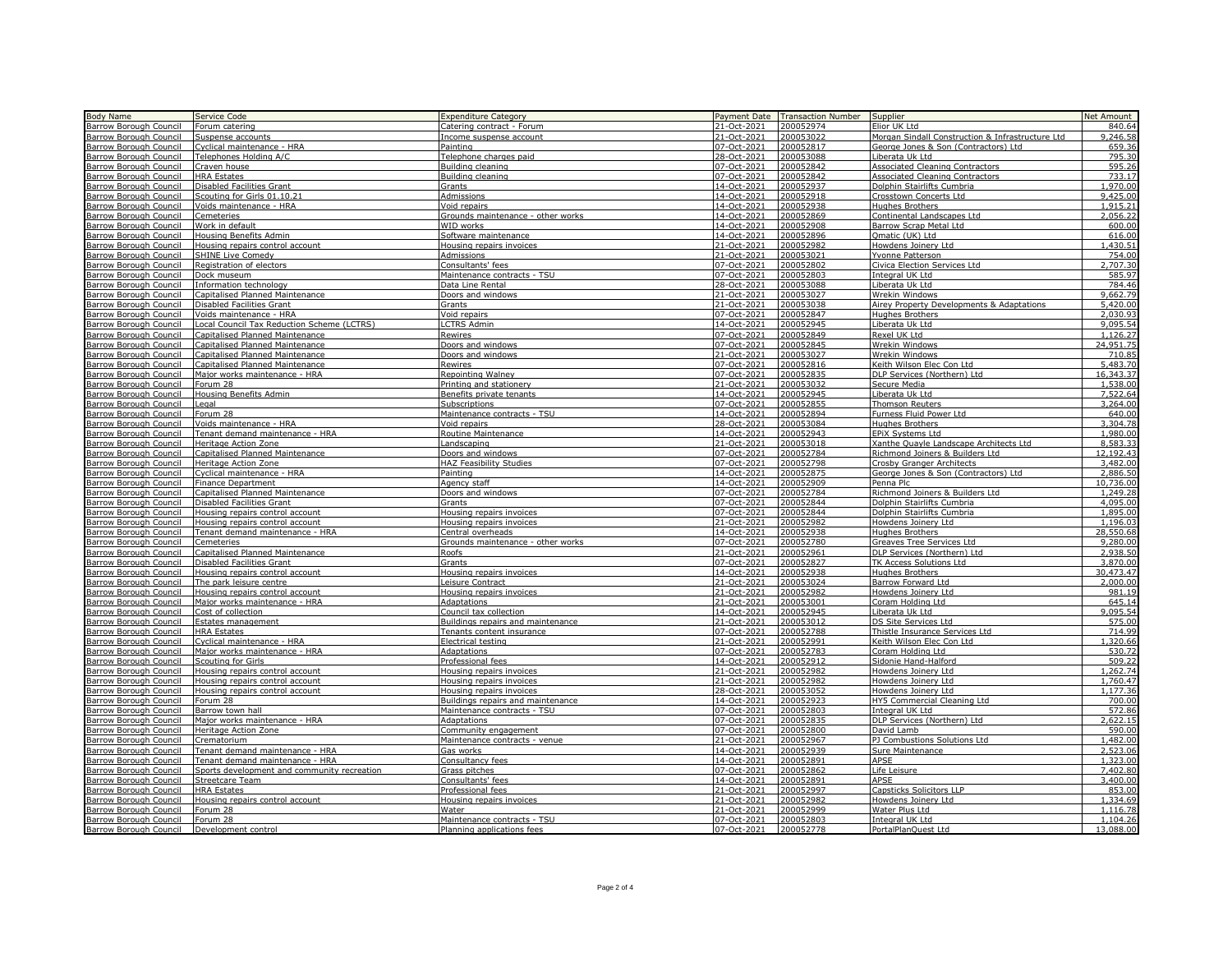| <b>Body Name</b>                        | Service Code                               | <b>Expenditure Category</b>                                 | Payment Date | <b>Transaction Number</b> | Supplier                               | <b>Net Amount</b> |
|-----------------------------------------|--------------------------------------------|-------------------------------------------------------------|--------------|---------------------------|----------------------------------------|-------------------|
| <b>Barrow Borough Council</b>           | Development control                        | Software maintenance                                        | 14-Oct-2021  | 200052878                 | CDR Group                              | 630.0             |
|                                         |                                            |                                                             | 07-Oct-2021  | 200052781                 | APSE                                   | 2.612.0           |
| <b>Barrow Borough Council</b>           | Regeneration                               | Subscriptions                                               |              |                           |                                        |                   |
| <b>Barrow Borough Council</b>           | HRA administration                         | Consultants' fees                                           | 14-Oct-2021  | 200052911                 | iStride Ltd                            | 2,794.5           |
| Barrow Borough Council                  | HRA administration                         | Software maintenance                                        | 21-Oct-202   | 200053011                 | SoftCat Ltd                            | 4,485.27          |
| Barrow Borough Council                  | Housing repairs control account            | Housing repairs invoices                                    | 28-Oct-2021  | 200053084                 | <b>Hughes Brothers</b>                 | 9.122.46          |
| Barrow Borough Council                  | Housing repairs control account            | Housing repairs invoices                                    | 07-Oct-2021  | 200052844                 | Dolphin Stairlifts Cumbria             | 725.00            |
| Barrow Borough Council                  | Corporate management                       | Brokerage fees                                              | 14-Oct-2021  | 200052917                 | Marsh Ltd                              | 6,500.00          |
| Barrow Borough Council                  | Cost of collection                         | Council tax collection                                      | 21-Oct-2021  | 200053036                 | Liberata Uk Ltd                        | 706.95            |
| Barrow Borough Council                  | Registration of electors                   | Printing and stationery                                     | 07-Oct-2021  | 200052856                 | Democracy Counts Ltd                   | ,078.76           |
| Barrow Borough Council                  | Off street car parking                     | Professional fees                                           | 14-Oct-2021  | 200052901                 | PARK NOW Ltd                           | 950.97            |
| <b>Barrow Borough Council</b>           | Information technology                     | Agency staff                                                | 14-Oct-2021  | 200052909                 | Penna Plc                              | 11,787.50         |
| Barrow Borough Council                  | Telephones Holding A/C                     | Telephone charges paid                                      | 28-Oct-2021  | 200053088                 | Liberata Uk Ltd                        | 771.46            |
|                                         |                                            |                                                             |              |                           |                                        | 3,624.75          |
| Barrow Borough Council                  | Development control                        | Solicitors fees                                             | 21-Oct-2021  | 200052995                 | <b>Brown Barron Solicitors</b>         |                   |
| Barrow Borough Council                  | Disabled Facilities Grant                  | Grants                                                      | 21-Oct-2021  | 200053013                 | PPM Ltd                                | 3,945.00          |
| Barrow Borough Council                  | Tenant demand maintenance - HRA            | Disrepair                                                   | 14-Oct-2021  | 200052903                 | <b>Progression Solicitors</b>          | 922.50            |
| Barrow Borough Council                  | Scouting for Girls 01.10.21                | Hire of halls                                               | 14-Oct-2021  | 200052918                 | Crosstown Concerts Ltd                 | $-1.819.00$       |
| <b>Barrow Borough Council</b>           | Forum 28                                   | Publicity                                                   | 21-Oct-2021  | 200052978                 | <b>HSP Milners</b>                     | 2.939.00          |
| Barrow Borough Council                  | Forum 28                                   | Maintenance contracts - TSU                                 | 07-Oct-2021  | 200052803                 | Integral UK Ltd                        | 1.104.26          |
| Barrow Borough Council                  | Barrow town hall                           | Building cleaning                                           | 07-Oct-2021  | 200052842                 | Associated Cleaning Contractors        | 4,443.98          |
| Barrow Borough Council                  | Capitalised Planned Maintenance            | Doors and windows                                           | 21-Oct-2021  | 200053006                 | Richmond Joiners & Builders Ltd        | 10.549.48         |
| <b>Barrow Borough Council</b>           | Current assets - stocks                    | Postage stock                                               | 28-Oct-202   | 200053081                 | Pitney Bowes Ltd                       | 4,041.65          |
| Barrow Borough Council                  | Major works maintenance - HRA              | Adaptations                                                 | 28-Oct-202   | 200053075                 | DLP Services (Northern) Ltd            | 3,121.98          |
| Barrow Borough Council                  | The park leisure centre                    | Consultants' fees                                           | 07-Oct-2021  | 200052781                 | <b>APSE</b>                            | 6,778.8           |
| <b>Barrow Borough Council</b>           | Information technology                     | Licences                                                    | 28-Oct-2021  | 200053047                 | Vodafone Ltd                           | 6,301.44          |
| Barrow Borough Council                  | Cost of collection                         | Software maintenance                                        | 14-Oct-202   | 200052896                 | Omatic (UK) Ltd                        | 616.00            |
| <b>Barrow Borough Council</b>           | Forum 28                                   | Water                                                       | 21-Oct-2021  | 200052999                 | Water Plus Ltd                         | $-1.351.4$        |
| Barrow Borough Council                  | Planning Policy                            | Solicitors fees                                             | 07-Oct-2021  | 200052820                 | <b>Brown Barron Solicitors</b>         | 1,007.0           |
| Barrow Borough Council                  | Tenant demand maintenance - HRA            | Gas works                                                   | 14-Oct-2021  | 200052939                 | Sure Maintenance                       | 6,338.2           |
|                                         |                                            |                                                             |              |                           |                                        |                   |
| Barrow Borough Council                  | Kennels                                    | Removal of refuse                                           | 14-Oct-2021  | 200052870                 | FCC Recycling (UK) Ltd                 | 926.5             |
| Barrow Borough Council                  | <b>Barrow Town Deal</b>                    | Consultants' fees                                           | 14-Oct-2021  | 200052947                 | Cumbria County Council                 | 16,118.2          |
| <b>Barrow Borough Council</b>           | Voids maintenance - HRA                    | Void repairs                                                | 21-Oct-2021  | 200053030                 | <b>Hughes Brothers</b>                 | 3,308.8           |
| Barrow Borough Council                  | Crematorium                                | Maintenance contracts - venue                               | 14-Oct-2021  | 200052935                 | PJ Combustions Solutions Ltd           | 7,370.0           |
| Barrow Borough Council                  | Voids maintenance - HRA                    | Void repairs                                                | 07-Oct-2021  | 200052847                 | <b>Hughes Brothers</b>                 | 3,122.0           |
| Barrow Borough Council                  | Tenant demand maintenance - HRA            | Fire damage                                                 | 14-Oct-2021  | 200052872                 | <b>Bob Pedley Safety Services</b>      | 1,000.00          |
| Barrow Borough Council                  | Dock museum                                | Gas                                                         | 28-Oct-2021  | 200053103                 | Corona Energy                          | 811.1             |
| Barrow Borough Council                  | Forum 28                                   | Water                                                       | 21-Oct-2021  | 200052999                 | Water Plus Ltd                         | 804.8             |
| Barrow Borough Council                  | The park leisure centre                    | Consultants' fees                                           | 28-Oct-2021  | 200053099                 | APSE                                   | 7.451.76          |
| Barrow Borough Council                  | Streetcare Team                            | Consultants' fees                                           | 28-Oct-2021  | 200053099                 | <b>APSE</b>                            | 1.030.00          |
| Barrow Borough Council                  | Homelessness                               | Preventing Homelessness - support victims of domestic abuse | 21-Oct-2021  | 200053039                 | <b>Womens Community Matters</b>        | 8,125.00          |
| Barrow Borough Council                  | <b>Disabled Facilities Grant</b>           | Grants                                                      | 14-Oct-2021  | 200052925                 | Prism Medical UK Ltd                   | 4.248.86          |
| Barrow Borough Council                  | Voids maintenance - HRA                    | Void repairs                                                | 07-Oct-2021  | 200052847                 | <b>Hughes Brothers</b>                 | 9.999.05          |
| Barrow Borough Council                  | Tenant demand maintenance - HRA            | Disrepair                                                   | 07-Oct-2021  | 200052791                 | <b>Progression Solicitors</b>          | 6,500.00          |
| Barrow Borough Council                  | Forum 28                                   | Water                                                       | 21-Oct-2021  | 200052999                 | Water Plus Ltd                         | 1.065.18          |
| <b>Barrow Borough Council</b>           | Forge Close                                | Buildings repairs and maintenance                           | 07-Oct-2021  | 200052818                 | <b>Bill Caulfield Electrical</b>       | 614.38            |
| Barrow Borough Council                  | Capitalised Planned Maintenance            | Roofs                                                       | 07-Oct-2021  | 200052835                 | DLP Services (Northern) Ltd            | 16,343.3          |
| Barrow Borough Council                  | Capitalised Planned Maintenance            | Roofs                                                       | 14-Oct-202   | 200052931                 | DLP Services (Northern) Ltd            | 9.386.99          |
|                                         | Disabled Facilities Grant                  |                                                             | 14-Oct-2021  | 200052905                 |                                        | 2,750.0           |
| Barrow Borough Council                  |                                            | Grants                                                      |              |                           | <b>QTS</b> Contracts Ltd               |                   |
| Barrow Borough Council                  | Disabled Facilities Grant                  | <b>Grants</b>                                               | 14-Oct-2021  | 200052871                 | Ward Contracting Ltd                   | 5,700.00          |
| Barrow Borough Council                  | Housing repairs control account            | Housing repairs invoices                                    | 21-Oct-2021  | 200053030                 | Hughes Brothers                        | 21,021.89         |
| Barrow Borough Council                  | The Foundations 09.10.21                   | Professional fees                                           | 21-Oct-2021  | 200052956                 | Entertainment Trade Mgt (Agencies) Ltd | 2,750.00          |
| Barrow Borough Council                  | Dock museum                                | Building cleaning                                           | 21-Oct-2021  | 200052974                 | Elior UK Ltd                           | 1,801.43          |
| <b>Barrow Borough Council</b>           | Dock museum                                | Equipment purchase                                          | 21-Oct-2021  | 200052954                 | Graphixsigns Ltd                       | 531.77            |
| Barrow Borough Council                  | Waste collection                           | Refuse & Recycling Bins Boxes & Bags                        | 21-Oct-2021  | 200052952                 | Growing Concerns                       | 639.00            |
| Barrow Borough Council                  | Cyclical maintenance - HRA                 | Electrical testing                                          | 28-Oct-2021  | 200053060                 | Keith Wilson Elec Con Ltd              | 1,309.17          |
| Barrow Borough Council                  | Major works maintenance - HRA              | <b>Adaptations</b>                                          | 21-Oct-2021  | 200052961                 | DLP Services (Northern) Ltd            | 1,543.13          |
| <b>Barrow Borough Council</b>           | Planning Policy                            | Countryside management                                      | 07-Oct-2021  | 200052813                 | Cumbria Wildlife Trust                 | 1,600.00          |
| Barrow Borough Council                  | <b>Disabled Facilities Grant</b>           | Grants                                                      | 21-Oct-2021  | 200053013                 | PPM Ltd                                | 6,740.00          |
| Barrow Borough Council                  | Tenant demand maintenance - HRA            | Disrepair                                                   | 14-Oct-2021  | 200052903                 | <b>Progression Solicitors</b>          | 1,530.00          |
| Barrow Borough Council                  | Cost of collection                         | Business rates collection                                   | 14-Oct-2021  | 200052945                 | Liberata Uk Ltd                        | 2,728.66          |
| Barrow Borough Council                  | <b>HRA Estates</b>                         | Grounds maintenance - schedule of works                     | 14-Oct-2021  | 200052869                 | Continental Landscapes Ltd             | 5.638.33          |
| Barrow Borough Council                  | Disabled Facilities Grant                  | Grants                                                      | 14-Oct-2021  | 200052924                 | Benchmark Building Serv UK Ltd         | 6.011.00          |
| <b>Barrow Borough Council</b>           | Dock museum                                | Water                                                       | 21-Oct-2021  | 200052999                 | Water Plus Ltd                         | 670.10            |
| Barrow Borough Council                  | Housing repairs control account            | Housing repairs invoices                                    | 21-Oct-2021  | 200052982                 | Howdens Joinery Ltd                    | 997.36            |
| Barrow Borough Council                  | Current assets - payments in advance       | Payment in advance - GF                                     | 07-Oct-2021  | 200052789                 | Marsh Ltd                              | 2,675.00          |
| Barrow Borough Council                  | Tenant demand maintenance - HRA            | Disrepair                                                   | 14-Oct-2021  | 200052903                 | <b>Progression Solicitors</b>          | 945.00            |
| <b>Barrow Borough Council</b>           | Local Council Tax Reduction Scheme (LCTRS) | <b>LCTRS Admin</b>                                          | 21-Oct-202   | 200053036                 | Liberata Uk Ltd                        | 706.95            |
|                                         | Dock museum                                | Maintenance contracts - TSU                                 | 07-Oct-2021  | 200052803                 | Integral UK Ltd                        | 585.97            |
| Barrow Borough Council                  |                                            |                                                             |              |                           |                                        |                   |
| Barrow Borough Council                  | Forum 28                                   | Gas                                                         | 28-Oct-2021  | 200053103                 | Corona Energy                          | 929.3             |
| Barrow Borough Council                  | Forum 28                                   | Maintenance contracts - TSU                                 | 07-Oct-2021  | 200052803                 | Integral UK Ltd                        | 1,104.26          |
| Barrow Borough Council                  | Homelessness                               | Preventing Homelessness - support victims of domestic abuse | 21-Oct-2021  | 200053039                 | <b>Womens Community Matters</b>        | 4,642.75          |
| Barrow Borough Council                  | Information technology                     | Computer hardware purchase                                  | 21-Oct-2021  | 200053009                 | <b>ACS Business Supplies Ltd</b>       | 1,084.23          |
| Barrow Borough Council Barrow town hall |                                            | Maintenance contracts - TSU                                 | 07-Oct-2021  | 200052803                 | Integral UK Ltd                        | 572.86            |